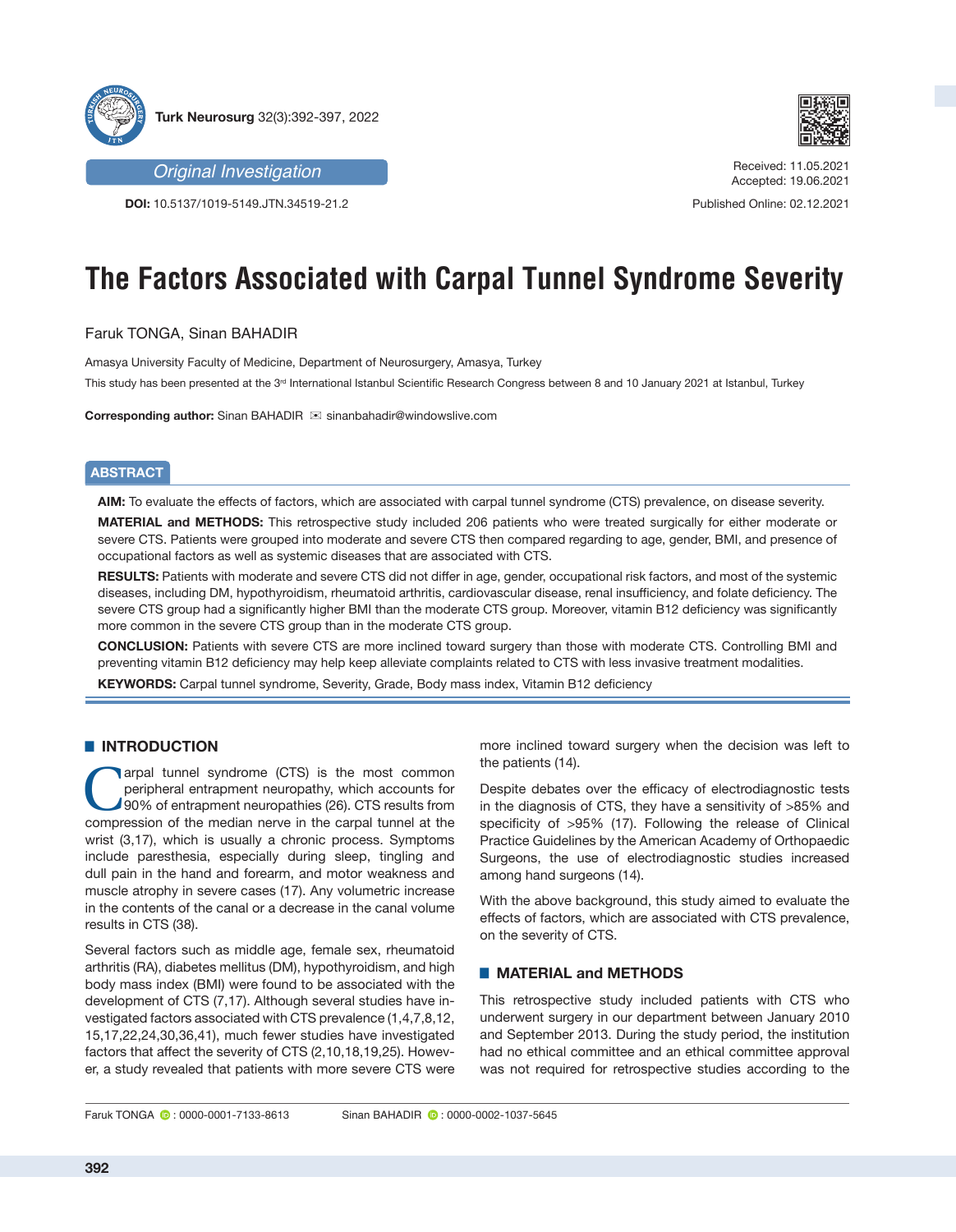national regulations. Formal approval was granted by the head of the institution. All patients have given consent for the use of their data for scientific investigations.

Although a positive nerve conduction study (NCS) was not necessary to perform surgery in the presence of strong clinical findings, only patients with CTS that was confirmed by electrodiagnostic studies and aged >18 years were included. The exclusion criteria were as follows: pregnancy, previous fracture or surgery in the affected extremity, and cervical radiculopathy, with more than one missing parameter. The database search yielded 219 patients who underwent surgery for CTS. Of these, 206 patients were eligible for the study.

The NCS was performed by a devoted staff under the supervision of a neurologist in our institute. The severity of CTS was graded as mild, moderate, or severe according to American Association of Electrodiagnostic Medicine recommendations (39).

Data were collected from patients' records, including age, gender, BMI (calculated using the recorded weight and height of the patient), occupational risk factors, DM, thyroid function disorders, renal insufficiency, vitamin B12 and folate deficiency, and CTS grade. Age and BMI were recorded as continuous variables, while others were recorded as categorical variables. For occupational risk factors, association of declared occupation with CTS was determined based on the literature. Hence, jobs considered associated with CTS were farming, dairy farming, office jobs, agricultural work, floor cleaning, butchery, and dentistry (1,8,27,33,34,40).

#### **Statistical Analysis**

Results are presented as mean  $+$  standard deviation for continuous variables and as percentages for categorical variables. The distribution pattern of continuous parameters was tested by the Kolmogorov–Smirnov test. Student's t-test and Mann–Whitney U test were used for variables with and without normal distribution, respectively. Frequencies between groups were analyzed by Chi-square test.

## █ **RESULTS**

A total of 206 patients were included in the study. Age showed normal distribution and was analyzed by Student's t-test. Since BMI was not normally distributed, the Mann–Whitney U test was used for the analysis. The prevalence of investigated factors across groups is summarized in Table I.

The moderate CTS group consisted of 64 patients (8 men and 56 women; mean age,  $51.05 \pm 9.97$  years), and the severe CTS group consisted of 142 patients (22 men and 120 women; mean age,  $53.46 \pm 12.23$  years). No difference was found in age and gender distributions between the groups (p=0.137 and p=0.573, respectively).

Both groups differed significantly in terms of BMI. However, the mean BMI in the moderate CTS group was approximately 2.5 units lower than those in the severe CTS group, and this difference was significant (p<0.001) (Table II).

Occupational factors were present in 53.1% of moderate CTS cases and 65.5% of severe CTS cases; however, this difference was not significant.

Although DM frequency was higher in the severe CTS group than in the moderate group (42.8% vs 29.7%, respectively), the difference did not reach significance.

Rheumatoid disorders, renal insufficiency, cardiovascular disorders, thyroid gland disorders, and folate deficiency also showed no significant difference between the groups (Table II).

Vitamin B12 deficiency was significantly higher in the severe CTS group than in the moderate CTS group (p<0.001).

The results of the univariate analyses are shown in Table II.

#### █ **DISCUSSION**

Many reports have evaluated the association of age with CTS regarding prevalence, degree, and surgical success. Phalen reported that more than 80% of their patients with CTS were older than 40 years, and Katz and Simmons found a peak incidence of CTS in the sixth decade (15,32). However, Werner et al. and de Saboya Lenzi et al. have found that age did not affect CTS prevalence (5,41). Conversely, studies have reported that the severity of CTS increases with age (2,10,19). Regarding the response to surgical treatment, Ibrahim et al. found no association with age, and others reported a higher success rate in younger patients and lesser improvement at 6 months postoperatively in older patients (11,13,42). The overall mean age was  $52.71 \pm 11.61$  (range, 21-83) years, which was similar to the literature (Table I). By contrast, age was not significantly different between patients with moderate and severe CTS, which is different from the literature. Arslan et al. and Gunes et al. have included patients with idiopathic CTS in their studies, but we included those with predisposing factors. This may be a reason for the difference between our findings (2,10).

CTS is more commonly seen in women (24,41). Phalen reported that 65%–75% of patients diagnosed with CTS were women (32). This can be a consequence of women having smaller volumes in the carpal tunnel than that of men (35). However, a report found no difference between genders (4). In our study, 85% (n=176) of our study population consisted of women. Despite these studies that have evaluated the relationship between gender and CTS prevalence, studies regarding the effect of gender on CTS severity are scarce. In the present study, gender was not significantly associated with CTS grade.

BMI is an independent risk factor for CTS prevalence (24,31,36). People with obese status were found to have a 2.5 times higher risk to have CTS than people with lean body frame (41). Another study revealed that a one-unit increase in BMI increases the risk of CTS by 6% (30). Werner et al. hypothesized that this was caused by the increased fat deposition or hydrostatic pressure in the carpal tunnel, which consequently impairs nerve conduction at the wrist (41). Kurt et al. found that losing weight results in an improvement in nerve conduction velocity, which supports the aforementioned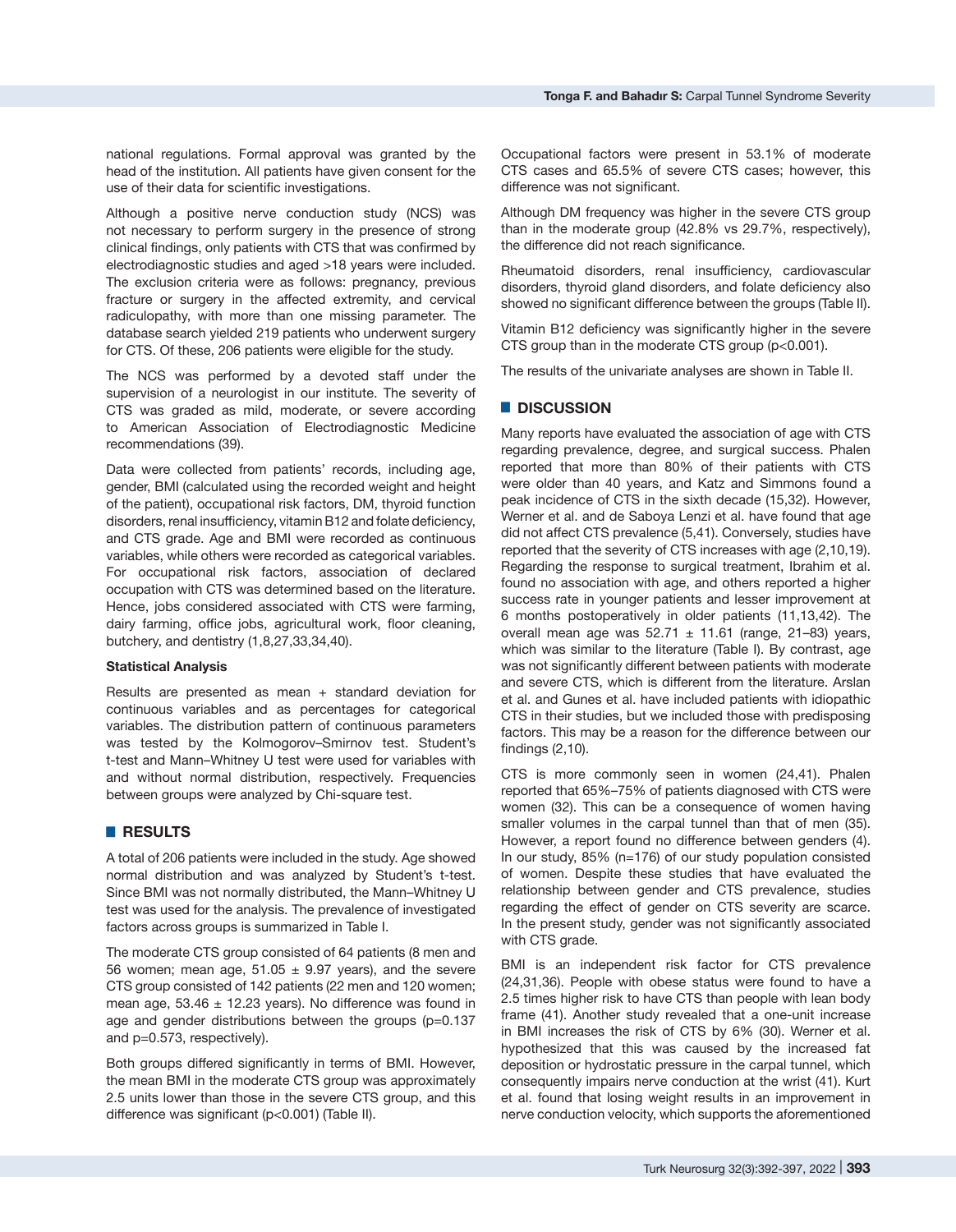#### **Table I:** Demographic Data of Each Group and Overall Study Population

|                                | <b>Parameters</b> | <b>Moderate</b>  | <b>Severe</b>     | <b>Overall</b>    |
|--------------------------------|-------------------|------------------|-------------------|-------------------|
| Age (years), mean $\pm$ SD     |                   | $51.05 \pm 9.97$ | $53.46 \pm 12.23$ | $52.71 \pm 11.61$ |
| BMI, mean $\pm$ SD             |                   | $26.34 \pm 1.57$ | $28.778 \pm 1.77$ | $28.02 \pm 2.05$  |
| BMI, categorical               |                   |                  |                   |                   |
|                                | Normal, n (%)     | 5(7.8)           | 0(0.0)            | 5(2.4)            |
|                                | Overweight, n (%) | 59 (92.2)        | 96 (67.6)         | 155 (75.2)        |
|                                | Obese, n (%)      | 0(0.0)           | 46 (32.4)         | 46 (22.3)         |
| $Sex (n = 206)$                |                   |                  |                   |                   |
|                                | Male, n (%)       | 8(12.5)          | 22 (15.5)         | 30 (14.6)         |
|                                | Female, n (%)     | 56 (87.5)        | 120 (84.5)        | 176 (85.4)        |
| Occupational Factors (n=206)   |                   |                  |                   |                   |
|                                | Present, n (%)    | 34(53.1)         | 93 (65.5%)        | 127 (61.6)        |
| Diabetes mellitus (n=204)      |                   |                  |                   |                   |
|                                | Present, n (%)    | 19 (29.7)        | 60 (42.8)         | 79 (38.7)         |
| Rheumatoid arthritis (n=205)   |                   |                  |                   |                   |
|                                | Present, n (%)    | 9(14.3)          | 12(8.4)           | 21 (10.2)         |
| Renal insufficiency (n=206)    |                   |                  |                   |                   |
|                                | Present, n (%)    | 0(0.0)           | 6(4.2)            | 6(2.9)            |
| Cardiovascular disease (n=205) |                   |                  |                   |                   |
|                                | Present, n (%)    | 0(0.0)           | 2(1.4)            | 2(1.0)            |
| Hypothyroidism (n=204)         |                   |                  |                   |                   |
|                                | Present, n (%)    | 14 (21.9)        | 26 (18.8)         | 40 (19.6)         |
| Vitamin B12 deficiency (n=206) |                   |                  |                   |                   |
|                                | Present, n (%)    | 1(1.6)           | 17 (20.0)         | 18(8.7)           |
| Folate deficiency (n=205)      |                   |                  |                   |                   |
|                                | Present, n (%)    | 2(3.1)           | 5(3.5)            | 7(3.4)            |

*BMI: Body mass index.*

hypothesis (21). Moreover, low BMI was found to have a positive relationship with postoperative improvement (11). Reports regarding BMI and CTS severity are conflicting. Several studies have found a correlation between high BMI and CTS severity (10,18). In the studies by Mondelli et al. and Kouyoumdjian et al., BMI was not associated with CTS severity, but BMI was associated with CTS prevalence in the latter study (19,25). In the present study, all patients in the severe CTS group were either overweight or obese, and none of the patients in the moderate CTS group was obese (Table I). As regards mean BMI, a significant difference was found between patients with moderate CTS and those with severe CTS (Table II). Although the mean values of both groups were close (difference between means was approximately 2.5 kg/ m<sup>2</sup> ), this shows that even a mild to moderate increase in BMI can affect the CTS grade. This finding is consistent with those of Kurt et al. and Werner et al. (21,41). According to Werner et al., this might be due to compression of the median nerve by the increased fatty tissue in the carpal tunnel (41).

Some diseases that affect human metabolism or soft tissue composition are known to increase the development of CTS. Among these, DM is known to be an important risk factor for CTS (7,17,24,30,35,38). Hypothyroidism is another important disorder that causes CTS (9). Moreover, cardiovascular diseases, RA, and renal insufficiency were shown to be associated with CTS (6,16,37). By including DM and hypothyroidism in the analysis, we did not find an association of these disorders with CTS severity. However, our study had very few patients with cardiovascular diseases, which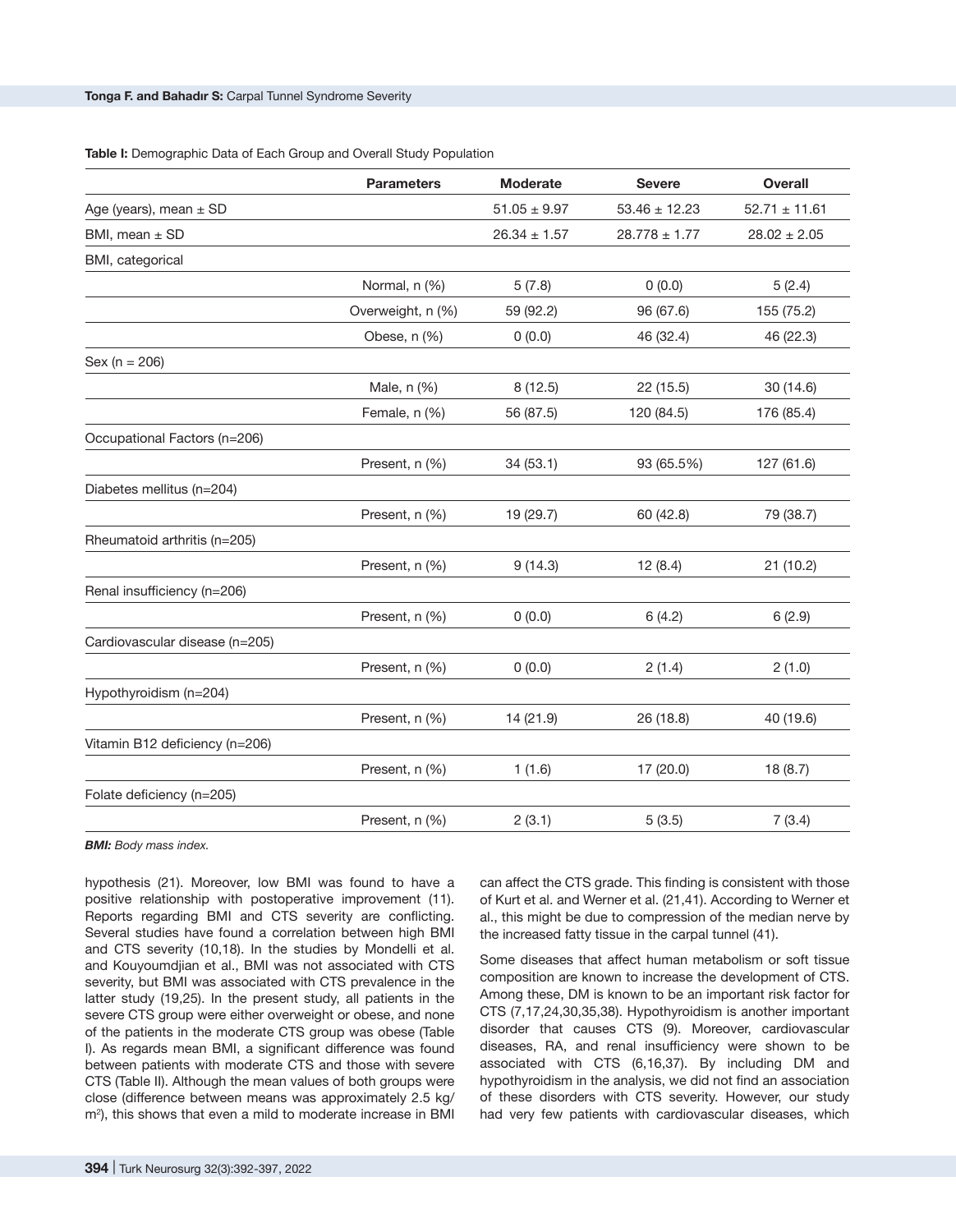|                               | <b>Parameters</b> | <b>Moderate</b>     | <b>Severe</b>       | p          |
|-------------------------------|-------------------|---------------------|---------------------|------------|
| Age (years), mean $\pm$ SD    |                   | $51.05 \pm 9.97$    | $53.46 \pm 12.23$   | 0.137      |
| BMI, median (min-max)         |                   | 25.85 (23.40-29.60) | 28.90 (25.10-32.30) | $< 0.001*$ |
| Sex, n (%)                    |                   |                     |                     | 0.573      |
|                               | Male              | 8(12.5)             | 22 (15.5)           |            |
|                               | Female            | 56 (87.5)           | 120 (84.5)          |            |
| Occupational factors, n (%)   |                   |                     |                     | 0.091      |
|                               | Present           | 34(53.1)            | 93 (65.5)           |            |
|                               | Absent            | 30 (46.9)           | 49 (34.5)           |            |
| Diabetes mellitus, n (%)      |                   |                     |                     | 0.073      |
|                               | Present           | 19 (29.7)           | 60 (42.8)           |            |
|                               | Absent            | 45 (70.3)           | 80 (57.2)           |            |
| Rheumatoid arthritis, n (%)   |                   |                     |                     | 0.204      |
|                               | Present           | 9(14.3)             | 12(8.4)             |            |
|                               | Absent            | 54 (85.7)           | 130 (91.6)          |            |
| Renal insufficiency, n (%)    |                   |                     |                     | 0.095      |
|                               | Present           | 0(0.0)              | 6(4.2)              |            |
|                               | Absent            | 64 (100)            | 136 (95.8)          |            |
| Cardiovascular disease, n (%) |                   |                     |                     | 0.338      |
|                               | Present           | 0(0.0)              | 2(1.4)              |            |
|                               | Absent            | 64 (100)            | 139 (98.6)          |            |
| Hypothyroidism, n (%)         |                   |                     |                     | 0.581      |
|                               | Present           | 14 (21.9)           | 26 (18.8)           |            |
|                               | Absent            | 50 (78.1)           | 114 (81.2)          |            |
| Vitamin B12 deficiency, n (%) |                   |                     |                     | $0.014*$   |
|                               | Present           | 1(1.6)              | 17 (20.0)           |            |
|                               | Absent            | 63 (98.4)           | 125 (80)            |            |
| Folate deficiency, n (%)      |                   |                     |                     | 0.878      |
|                               | Present           | 2(3.1)              | 5(3.5)              |            |
|                               | Absent            | 62 (96.9)           | 136 (96.5)          |            |
|                               |                   |                     |                     |            |

**Table II:** Comparison of Moderate and Severe CTS Groups Regarding Factors Associated with Carpal Tunnel Syndrome

*\* Statistically significant, BMI: Body mass index.*

may have resulted in false-negative findings. Unfortunately, we could not find a study that investigated the relationship between predisposing diseases and CTS severity that would allow us to compare our results.

Vitamin deficiencies (vitamin B12 and folate) can cause peripheral neuropathy (12,22). However, we did not find a study regarding a direct association of vitamin B12 and/ or folate deficiency with CTS development in the English literature. However, vitamin B12 treatment was reported to improve peripheral neuropathies, including CTS (28,29). These studies did not specifically include patients with vitamin B12 deficiency, but enrolled patients with CTS. Thus, they only demonstrated the therapeutic effect of vitamin B12 in CTS, not its association with disease prevalence or severity. In the present study, vitamin B12 deficiency was found to be associated with more severe CTS. Although we cannot state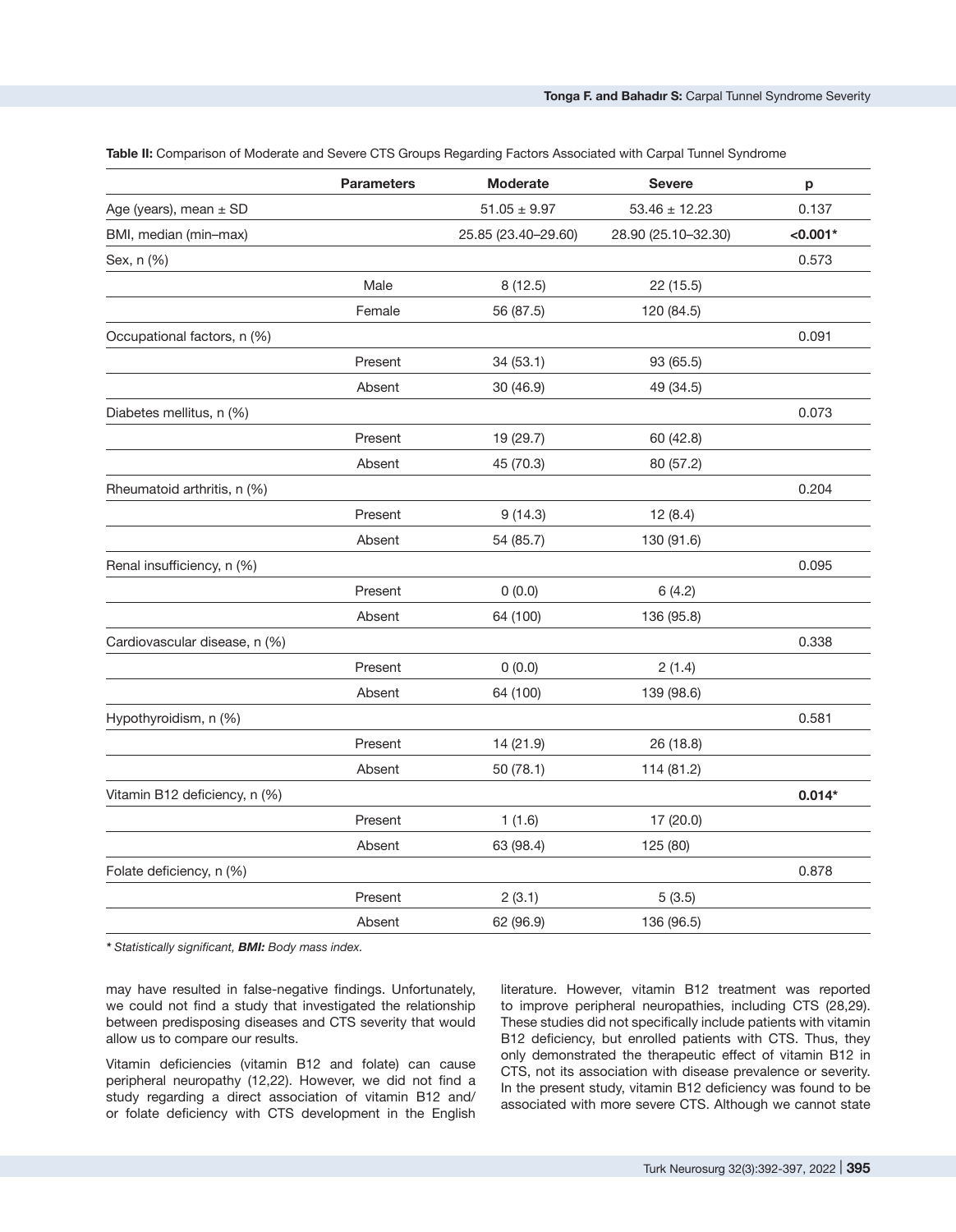that vitamin deficiency increases the risk for CTS development, which was beyond the scope of this study, we assume that the median nerve becomes more susceptible to compression in the presence of vitamin B12 deficiency, resulting in a higher CTS grade. Moreover, considering the spread of vegan and vegetarian diets among people and the increased use of proton pump inhibitors and H2 receptor blockers, vitamin B12 deficiency will expectedly increase among the population (20,23).

Some occupations, especially those that require repeated extension of the wrist and movement of forearm muscles, have been associated with CTS (1,8,27,33,34,40). However, we did not find that having an occupation that puts the worker at risk for CTS increases the severity of CTS. There may be several work-related factors, such as duration or intensity of work, which were not evaluated in this study.

The study is not devoid of limitations. First, owing to the retrospective study design, not all factors were controlled properly. Second, the population included only patients who received surgical treatment. However, since we evaluated the pretreatment grade of CTS and having conservative or surgical treatment would not have affected the pretreatment grade, we do not think that it is a major limitation. Third, since patients with mild CTS were not included in the study, study findings cannot be generalized to this group of patients. Fourth, the frequency of some factors was relatively low in the study population, which may have caused false-negative results, and with a larger population, they may be related to the CTS grade. Finally, only two factors were significant in the univariate analysis, so a regression analysis was not made.

## █ **CONCLUSION**

CTS severity not only increases patient's discomfort but also makes them lean toward surgery. Controlling CTS severity may help keep symptoms manageable with conservative means. In this regard, as BMI and vitamin B12 deficiency increase the CTS grade, patients with CTS should keep their weights under control and carefully choose their diets to prevent vitamin B12 deficiency.

## █ **ACKNOWLEDGEMENTS**

Preparation for publication of this article is partly supported by Turkish Neurosurgical Society.

## █ **AUTHORSHIP CONTRIBUTION**

**Study conception and design:** FT, SB

**Data collection:** FT

**Analysis and interpretation of results:** SB

**Draft manuscript preparation:** SB

**Critical revision of the article:** FT

**Other (study supervision, fundings, materials, etc...):** SB, FT

All authors (FT, SB) reviewed the results and approved the final version of the manuscript.

#### █ **REFERENCES**

- 1. Abichandani S, Shaikh S, Nadiger R: Carpal tunnel syndrome - an occupational hazard facing dentistry. Int Dent J 63:230- 236, 2013
- 2. Arslan Y, Bulbul I, Ocek L, Sener U, Zorlu Y: Effect of hand volume and other anthropometric measurements on carpal tunnel syndrome. Neurol Sci 38:605-610, 2017
- 3. Cazares-Manríquez MA, Wilson CC, Vardasca R, García-Alcaraz JL, Olguín-Tiznado JE, López-Barreras JA, García-Rivera BR: A review of carpal tunnel syndrome and its association with age, body mass index, cardiovascular risk factors, hand dominance, and sex. Appl Sci 10:3488, 2020
- 4. Cirakli A, Ulusoy EK, Ekinci Y: The role of electrophysiological examination in the diagnosis of carpal tunnel syndrome: Analysis of 2516 patients. Niger J Clin Pract 21:731-734, 2018
- 5. de Saboya Lenzi LG, Fernandes CH, Myiamoto Meirelles L, Baptista Gomes Dos Santos J, Faloppa F, Raduan Neto J: Triggering of carpal tunnel syndrome symptoms in patients using urban public transportation. Hand (NY) 11:257-261, 2016
- 6. DeQuattro K, Imboden JB: Neurologic manifestations of rheumatoid arthritis. Rheum Dis Clin North Am 43:561-571, 2017
- 7. Geoghegan JM, Clark DI, Bainbridge LC, Smith C, Hubbard R: Risk factors in carpal tunnel syndrome. J Hand Surg Br 29: 315-320, 2004
- 8. Ghasemi F, Gholamizadeh K, Rahmani R, Doosti-Irani A: Prevalence and severity of carpal tunnel syndrome symptoms among Iranian butchers and their association with occupational risk factors: Implications for ergonomic interventions. Work 66:817-825, 2020
- 9. Guan W, Lao J, Gu Y, Zhao X, Rui J, Gao K: Case-control study on individual risk factors of carpal tunnel syndrome. Exp Ther Med 15:2761-2766, 2018
- 10. Gunes M, Buyukgol H: Correlation of neutrophil/lymphocyte and platelet/lymphocyte ratios with the severity of idiopathic carpal tunnel syndrome. Muscle Nerve 61:369-374, 2020
- 11. Gunes M, Ozeren E: Effect of age and body mass index on surgical treatment outcomes in patients with carpal tunnel syndrome. Turk Neurosurg 31:83-87, 2021
- 12. Hunt A, Harrington D, Robinson S: Vitamin B12 deficiency. BMJ 349:g5226, 2014
- 13. Ibrahim T, Majid I, Clarke M, Kershaw CJ: Outcome of carpal tunnel decompression: The influence of age, gender, and occupation. Int Orthop 33:1305-1309, 2009
- 14. Kanatani T, Nagura I, Harada Y, Sumi M: The role of electrophysiological severity scales for decision-making with regard to surgery in idiopathic carpal tunnel syndrome. Kobe J Med Sci 63:E68-e72, 2017
- 15. Katz JN, Simmons BP: Clinical practice. Carpal tunnel syndrome. N Engl J Med 346:1807-1812, 2002
- 16. Kay J, Bardin T: Osteoarticular disorders of renal origin: Disease-related and iatrogenic. Baillieres Best Pract Res Clin Rheumatol 14:285-305, 2000
- 17. Kleopa KA: In the clinic. Carpal tunnel syndrome. Ann Intern Med 163(5): ITC1, 2015